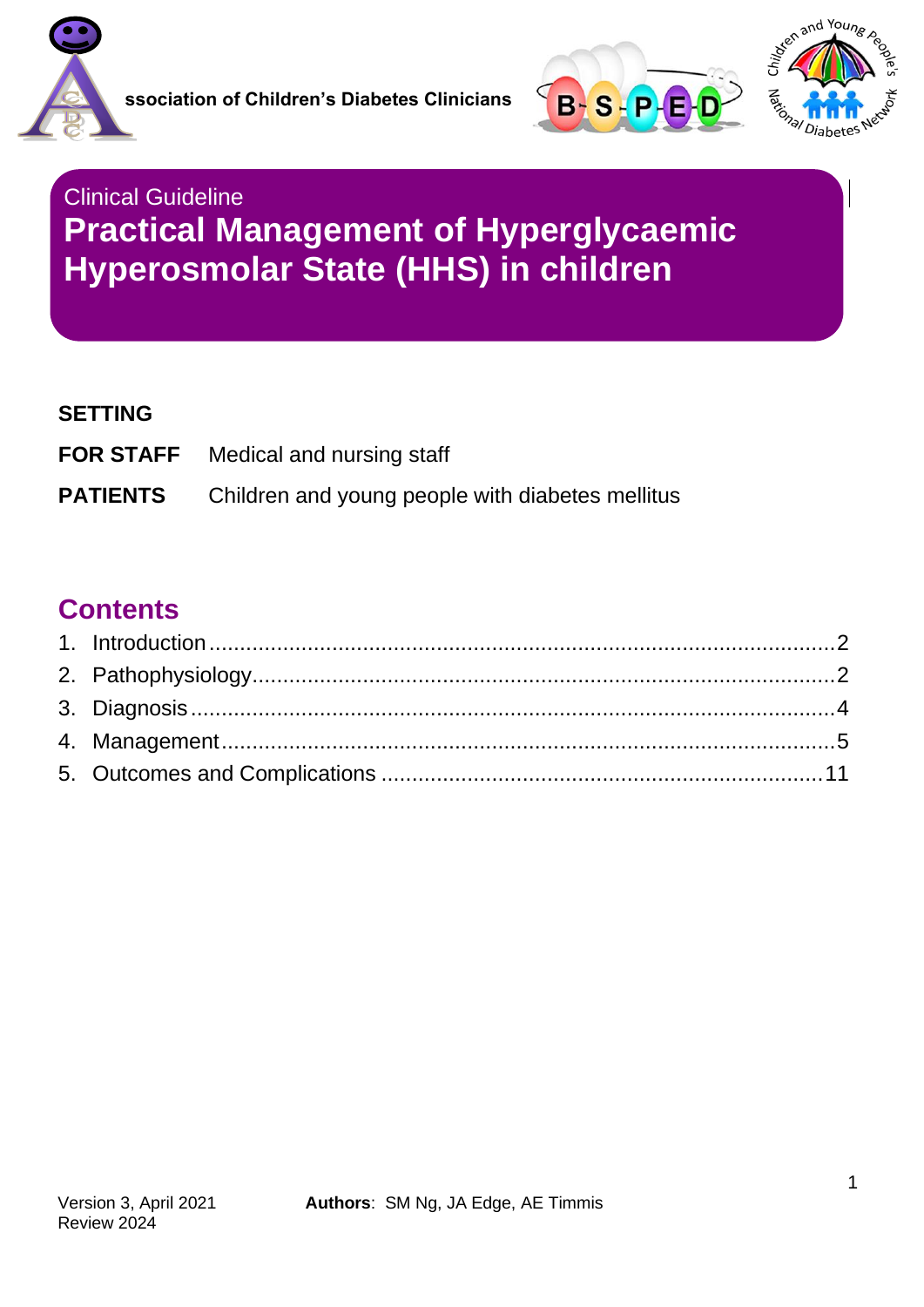



## **Patient group**

This guideline is intended for use in managing Hyperglycaemic Hyperosmolar State (HHS) for all children and young people up to the age of 18 years with diabetes mellitus.

## <span id="page-1-0"></span>**1. Introduction**

Hyperglycaemic Hyperosmolar State (HHS), previously known as Hyperosmolar Hyperglycaemic Non-Ketotic Coma (HONK), is a triad of severe hyperglycaemia, significant increase in serum osmolality and severe dehydration without marked ketoacidosis. It is a life threatening complication of some forms of uncontrolled diabetes mellitus with significant mortality and morbidity. It is important that HHS is distinguished from Diabetic Ketoacidosis (DKA), which presents with hyperglycaemia, ketosis and acidosis, as the management is significantly different. Both disorders present with dehydration, hyperglycaemia and may show altered levels of mental status or coma. The prevalence of HHS in children and young people is increasing owing to the rise in obesity and Type 2 Diabetes.

The evidence base for managing HHS in children and young people is scant. There are no prospective studies to guide treatment and current recommendations are extrapolated from adult studies and an understanding of the pathophysiology of HHS. Current studies of HHS in children mainly describe children with Type 2 diabetes and are limited to case series or single-centre reviews. The International Society for Pediatric and Adolescent Diabetes (ISPAD) has written a guideline for the recognition and management of HHS, which underpins this guidance.

# <span id="page-1-1"></span>**2. Pathophysiology**

HHS can be triggered by acute stress, illness, trauma or substance misuse. A relative insulin deficiency or insulin resistance then leads to increased gluconeogenesis and glycogenolysis causing significant hyperglycaemia. However, in contrast to DKA, there is enough endogenous insulin release to prevent ketosis. The often extreme hyperglycaemia causes the plasma osmolality to rise, which in turn causes a shift in intracellular water into the extracellular space. This leads to hypovolaemia from body water loss and hypertonic dehydration due to excess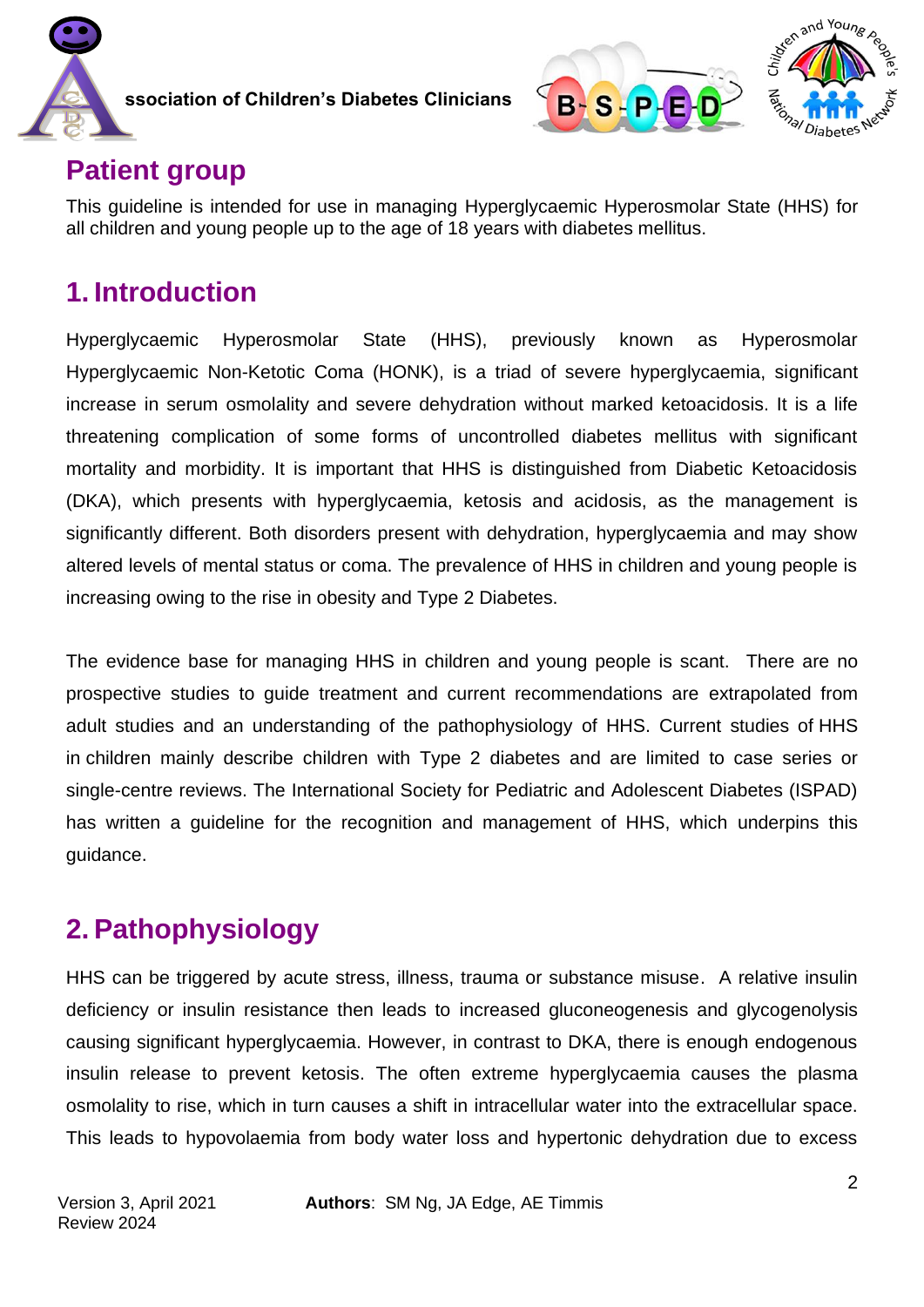





sodium. The triad of marked hyperglycaemia, hyperosmolality and significant dehydration causes increased production of counter regulatory hormones including cortisol, catecholamines and glucagon, which then drives further hyperglycaemia (Figure 1)



Children and young people who present with altered consciousness and severe dehydration are at increased risk of developing rhabdomyolysis or malignant hyperthermia.

### **Epidemiology**

HHS may occur in children with Type 2 diabetes, Type 1 diabetes, and in infants, especially those with 6q24-related transient neonatal diabetes mellitus. HHS is more classically seen in elderly patients with Type 2 diabetes, although it can rarely occur as a complication in those without diabetes following severe burns, peritoneal dialysis, or haemodialysis. There is increased risk of developing HHS in patients taking certain drugs such as corticosteroids, diuretics, beta-blockers, phenytoin, diazoxide and methadone. HHS is rising in adolescents with Type 2 diabetes, and extreme obesity (body mass index > 30).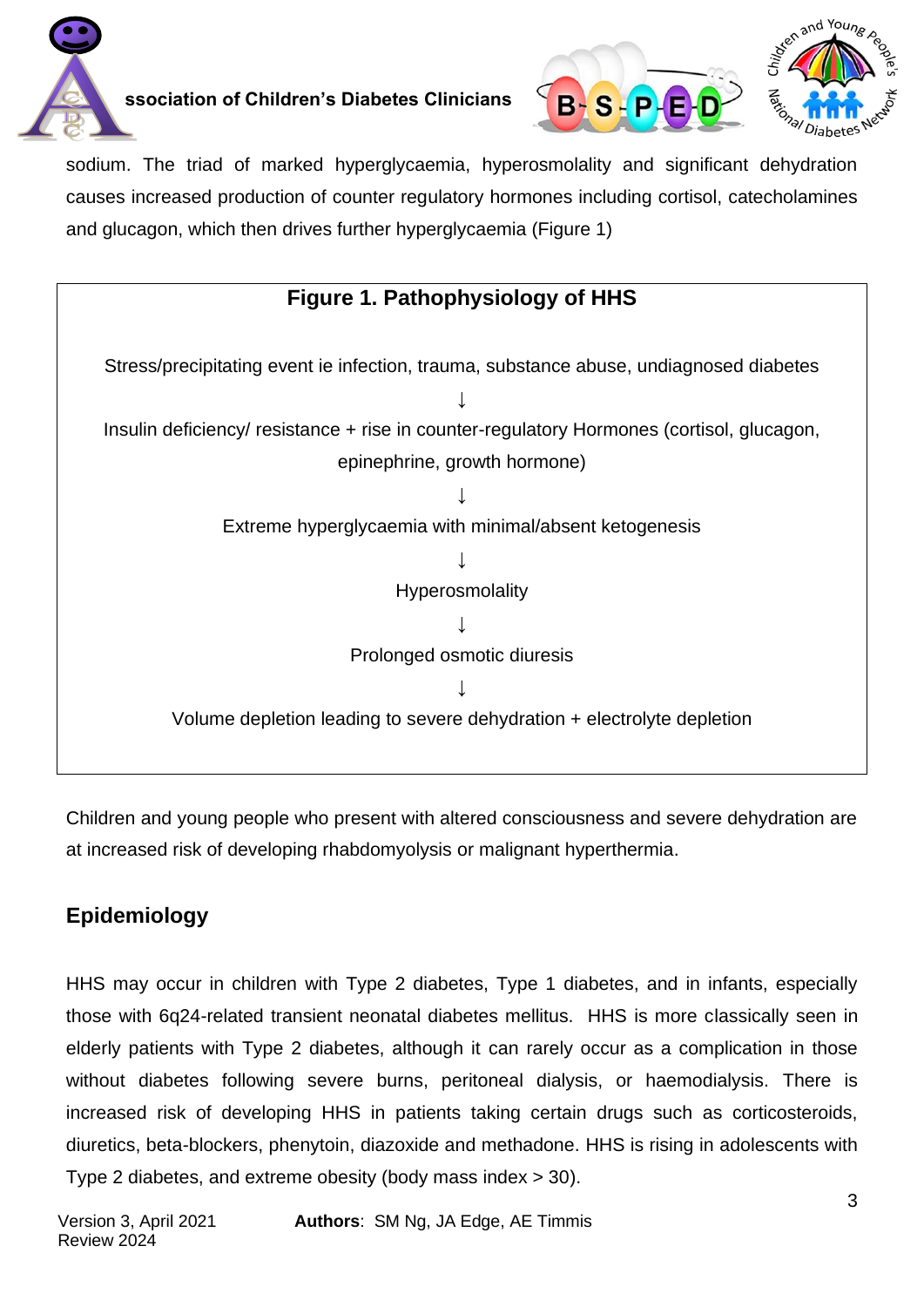





Children with undiagnosed diabetes at the time of presentation with HHS usually have Type 2 Diabetes, but not in all cases. A recent survey of hospital admissions with HHS in the US reported that as many as 70% had Type 1 diabetes. Children and young people developing diabetes who are unable to ask for drinks, such as those with learning difficulties, are particularly susceptible to HHS resulting from dehydration.

# <span id="page-3-0"></span>**3. Diagnosis**

There are differences in the clinical presentation of DKA and HHS. DKA usually occurs in lean, younger patients with type 1 diabetes and develops within hours to days, while in contrast, HHS is more likely to occur in older, obese patients with type 2 diabetes and can take days or weeks to fully develop. Both conditions present with polydipsia and polyuria leading to dehydration and may have abdominal pain with nausea and vomiting due to the acidosis. Dehydration is often more pronounced in HHS, and Kussmaul respiration (rapid and deep respiration) with acetone breath commonly seen in DKA, is generally absent in HHS.

A definitive diagnosis of HHS should be confirmed through laboratory investigation. The ISPAD clinical practice consensus guideline criteria for diagnostic features of HHS include:

- Plasma glucose concentration >33.3 mmol/L
- Venous  $pH > 7.25$ ; arterial  $pH > 7.30$
- Serum bicarbonate >15 mmol/L
- Small ketonuria, absent to mild ketonaemia
- \* Effective serum osmolality > 320 mOsm/kg
- Altered consciousness (e.g., obtundation, combativeness, seizures)
- Anion Gap may be variable#

\*Serum osmolality = 2 x serum sodium + serum glucose + serum urea (all in mmol/L)  $#$  Anion gap =  $(+)$  – (CI- + HCO3-)

There may be overlap between HHS and DKA, making management challenging. Mild acidosis can be present in HHS due to lactic acidosis resulting from severe dehydration. There may also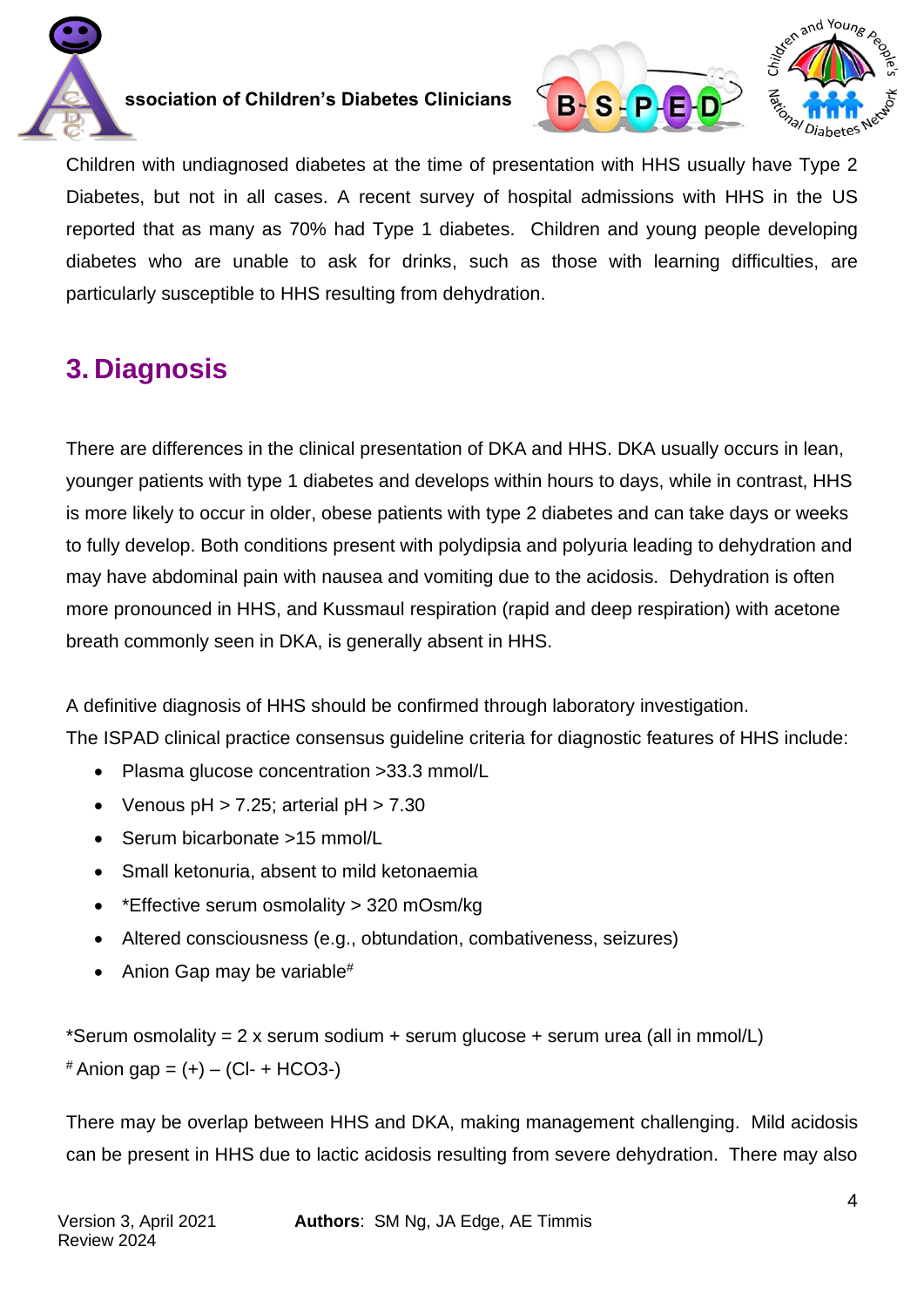



be extreme hyperglycaemia in DKA resulting in hyperosmolality, particularly if high glucose drinks were used by patients to quench thirst.

Despite being severely dehydrated, children and young people with HHS may show fewer clinical signs of dehydration due to the hyperosmolality maintaining intravascular volume. In addition, urinary losses continue to be large during treatment and so replacement of fluid quickly is required to prevent shock.

## **Recommendations –**

Confirm the diagnosis of HHS using laboratory investigations and the ISPAD clinical practice consensus guideline criteria:

- Plasma glucose concentration > 33.3 mmol/L
- Venous  $pH > 7.25$ ; arterial  $pH > 7.30$
- Serum bicarbonate >15 mmol/L
- Small ketonuria, absent to mild ketonaemia
- Effective serum osmolality > 320 mOsm/kg
- Altered consciousness
- Anion Gap may be variable

## <span id="page-4-0"></span>**4. Management**

HHS is a medical emergency and patients must be admitted to a hospital with facilities for paediatric resuscitation. Prompt recognition of the condition and timely treatment is extremely important. Management of HHS includes general resuscitation, rapid restoration of the intravascular volume, replacement of fluid and electrolyte deficits, and correction of hyperglycaemia and hyperosmolality. All children and young people with HHS should be admitted to high dependency or intensive care unit for frequent monitoring as complications are common and they require a high level of nursing and medical care.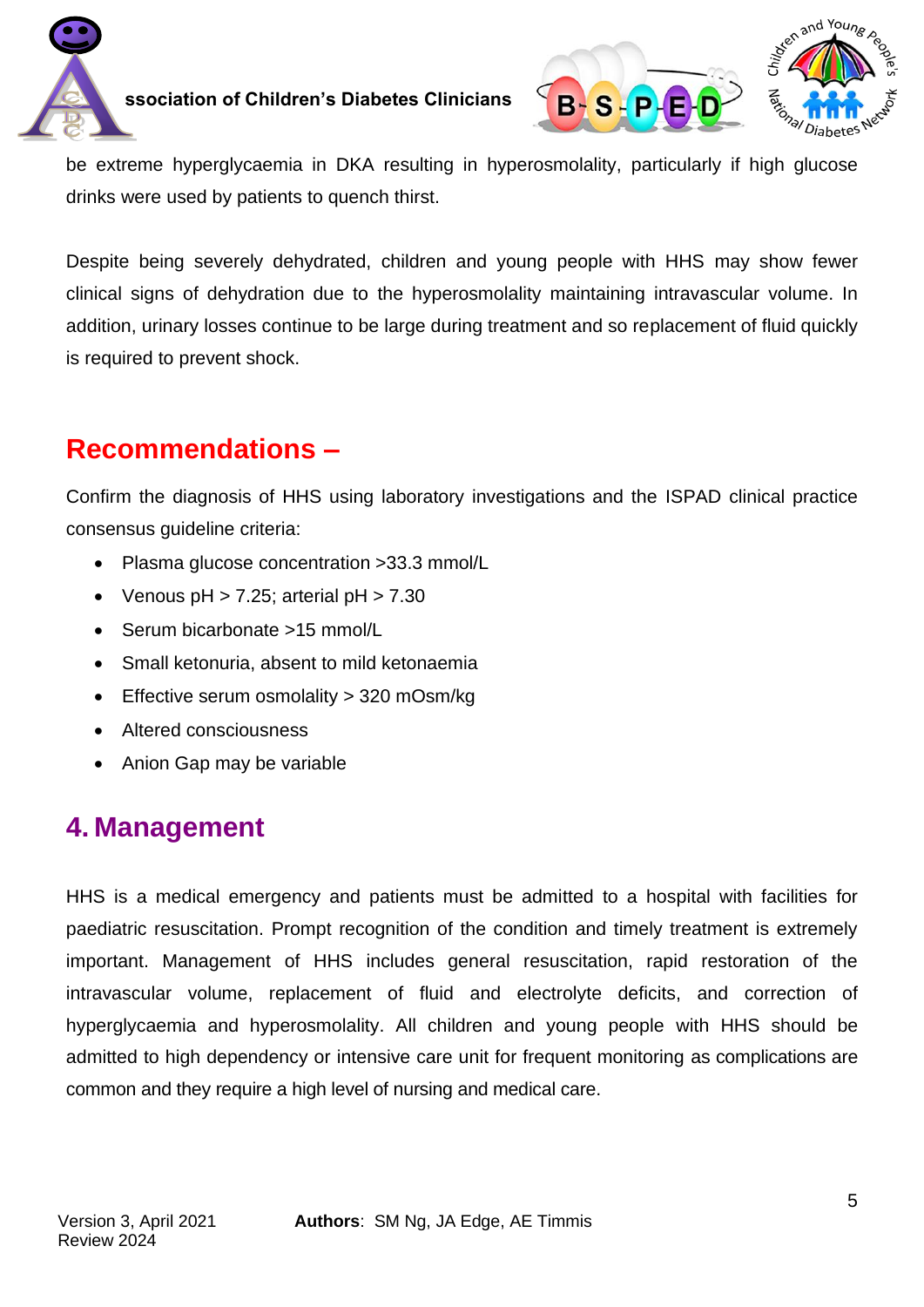





#### **General Resuscitation:**

Airway:

- Ensure that the airway is patent. Consider the use of airway adjuncts.
- If consciousness level is reduced or child has recurrent vomiting, insert a nasogastric tube, aspirate and leave on open drainage.

#### Breathing:

• Give 100% oxygen by face-mask

Circulation:

- Insert IV cannula and take blood samples (glucose, blood gas, sodium, potassium, chloride, magnesium, calcium, phosphate, urea, creatinine)
- Cardiac monitor for T waves
- Measure blood pressure and heart rate
- Start resuscitation fluid urgently

### **Fluids**

Patients usually present with severe dehydration following a prolonged phase of osmotic diuresis. Losses of water exceed sodium losses resulting in hypertonic dehydration. The principal aim of fluid resuscitation is restoration of the intravascular volume using isotonic fluid (0.9% sodium chloride solution) until haemodynamic stabilisation

- Give 20ml/kg of 0.9% sodium chloride solution as a bolus if signs of shock. Repeat boluses should be given as needed until peripheral perfusion is restored.
- Once vital signs have stabilised, replacement fluids of 0.45-0.9% sodium chloride solution over 24 to 48 hours, assuming fluid deficit of 12-15% body weight. It may be necessary to continue with 0.9% sodium chloride solution if circulating volume remains depleted.
- Aim for a gradual decline in plasma sodium of 0.5mmol/L per hour by adjusting sodium concentrations in fluids
- Plasma glucose should fall by around 4-6 mmol/L per hour with adequate rehydration

**Authors**: SM Ng, JA Edge, AE Timmis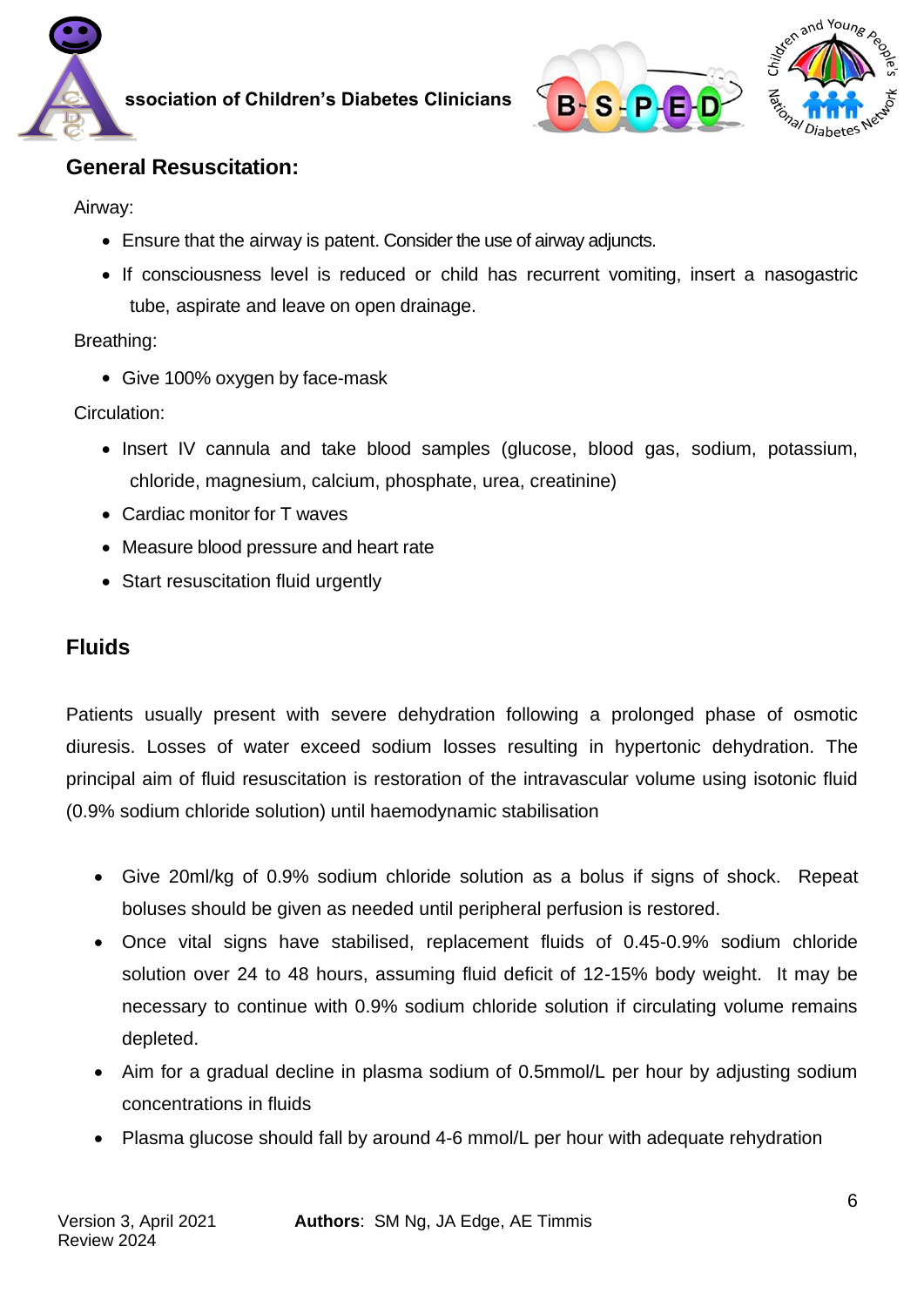



- If plasma glucose decreases by more than 5mmol/L per hour after the first 4 hours, it is recommended that consideration is given to adding 5% glucose to the rehydration fluids.
- Failure of expected fall in plasma glucose should prompt reassessment of renal function.
- Urinary loss replacement is recommended with 0.45-0.9% sodium chloride solution because of the high risk of circulatory collapse.

### **Underlying Precipitating Causes**

Once fluid resuscitation has started, underlying or precipitating causes of HHS (such as infection) must be identified and treated at the same time. Precipitating causes of HHS include infection, undiagnosed diabetes and substance abuse.

A full clinical assessment should be carried out, including possible risk factors:

- history from family/patient
- physical examination looking for acanthosis nigricans, obesity, signs of trauma or infection
- mental state
- neurological state
- renal function assessment
- family history etc.

Consider further investigations including full blood count, CXR, CSF, throat swab, blood culture, urinalysis, culture and sensitivity etc. Administer broad spectrum IV antibiotics if infection is presumed or suspected, due to the high risk of mortality with HHS.

#### **Monitoring**

Careful monitoring is crucial to ensure fluid and electrolytes are replaced adequately and thus prevent complications. One-to-one nursing is vital.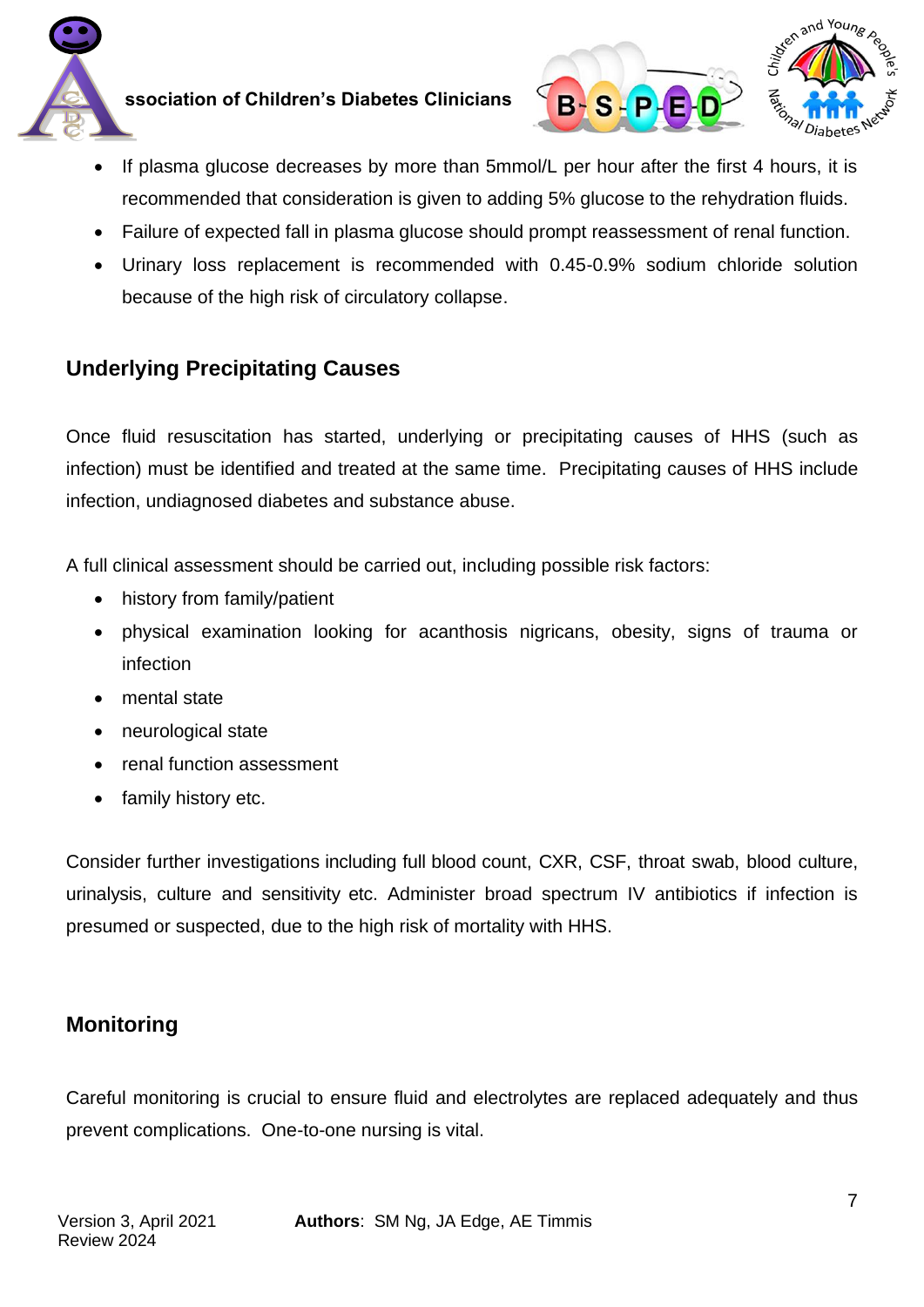





The following should be recorded in the nursing and medical notes

- Volume of fluid administered hourly
- Urine output hourly
- Hourly blood glucose concentration
- Plasma electrolytes (sodium, potassium, chloride, magnesium, calcium, phosphate, urea, creatinine) 2-3 hourly
- Hourly blood pressure and basic observations of vital signs, neuro observations
- Hourly level of consciousness initially, using the modified Glasgow coma score
- ECG monitoring, for potassium changes

Nursing staff should be asked to immediately alert medical staff to any symptoms such as headache, slowing of pulse rate, or any change in either conscious level or behaviour, which may indicate cerebral oedema, or any changes in the ECG trace, especially signs of hypokalaemia, including ST segment depression and prominent U-waves.

### **Insulin Treatment**

**Do not start insulin** until adequate fluid resuscitation and rehydration has been achieved. High glucose concentration helps the maintenance of intravascular volume therefore overaggressive insulin treatment and a rapid drop in plasma glucose can lead to circulatory collapse and thrombosis if fluid replacement is inadequate. Insulin is given at much lower rates than in DKA because there is minimal ketosis.

- Insulin treatment should be started when plasma glucose is no longer falling at a rate of at least 3 mmol/L per hour.
- Consider starting insulin treatment earlier in patients with more severe ketosis or acidosis (a mixed DKA / HHS picture)
- Start continuous insulin infusion at approximately 0.025-0.05 units/kg/hour, and aim to achieve a fall of plasma glucose of 3-4mmol/L per hour
- Do not give insulin boluses or subcutaneous insulin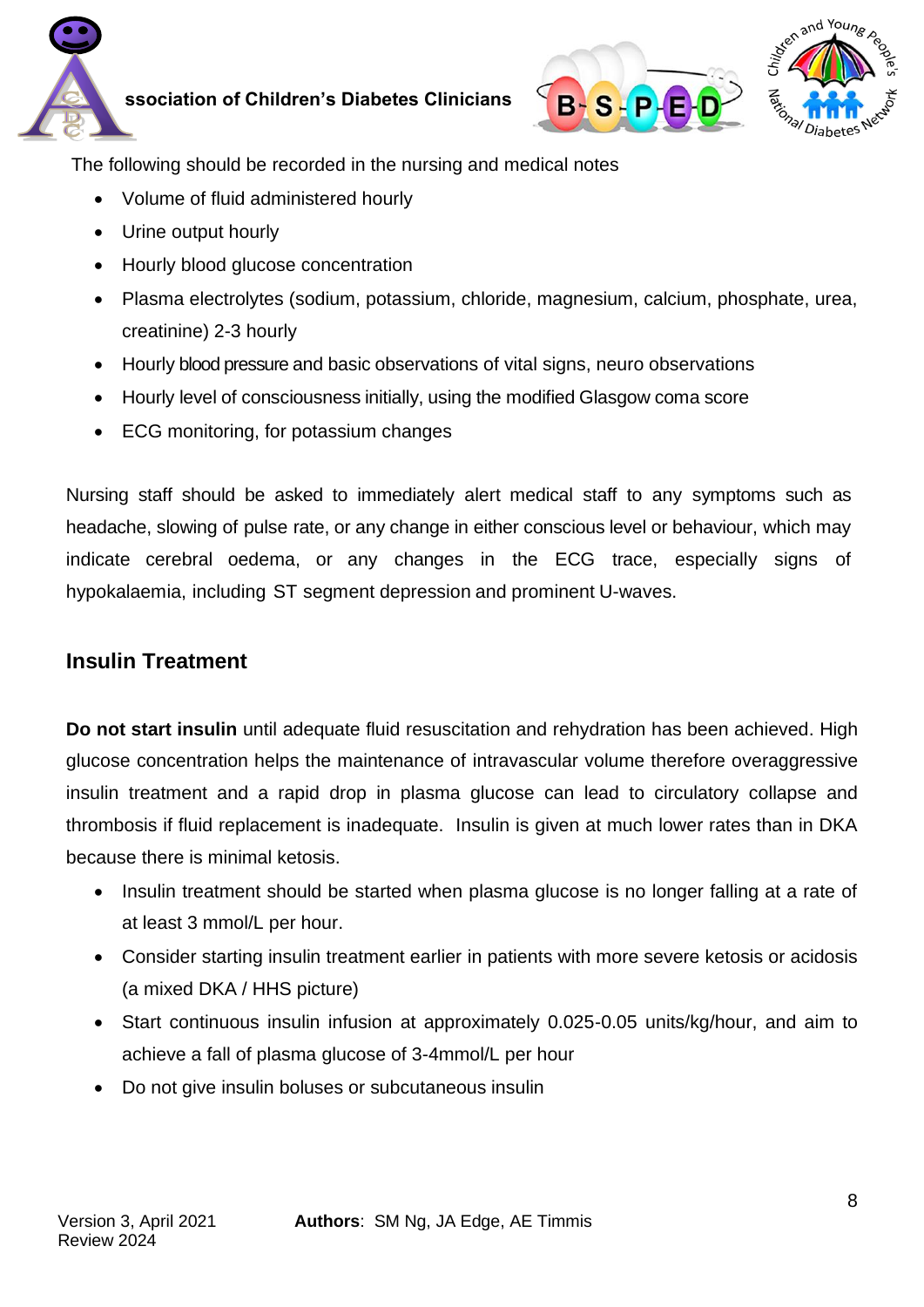



### **Electrolytes**

Patients with HHS will have significant depletion of potassium, phosphate and magnesium.

#### *Potassium*

- Prior to insulin starting, potassium replacement is probably only needed if plasma potassium concentration is less than 5.5 mmol/l. Give potassium chloride 40mmol in 1000 ml of replacement fluids once renal function has been assessed.
- During insulin treatment and rehydration, serum potassium levels fall rapidly; therefore, it is recommended that potassium replacement should be initiated before insulin is started, with the goal of maintaining a plasma potassium concentration in the range of 4–5 mmol/L. Higher rates of potassium may be required once insulin is initiated
- Monitor potassium levels 2-3 hourly with blood gases
- ECG monitoring is required to recognise early signs of potassium derangement.

#### *Phosphate*

Phosphate should be checked every 2-3 hours as severe hypophosphataemia can contribute to rhabdomyolysis, haemolytic uraemia, muscle weakness and paralysis. There are no studies on the use of phosphate therapy for HHS and the beneficial effect of phosphate therapy is purely theoretical.

- If replacement required, give a 50:50 mix of potassium phosphate and potassium chloride or potassium acetate in the IV fluids
- However be aware that phosphate administration can lead to a risk of hypocalcaemia, tetanus and soft tissue calcification

#### *Magnesium*

Magnesium deficiency both exacerbates potassium loss and decreases cellular potassium uptake. Hypomagnesaemia increases distal potassium secretion and impairs sodiumpotassium-adenosine triphosphatase (Na-K-ATPase), which consequently decreases cellular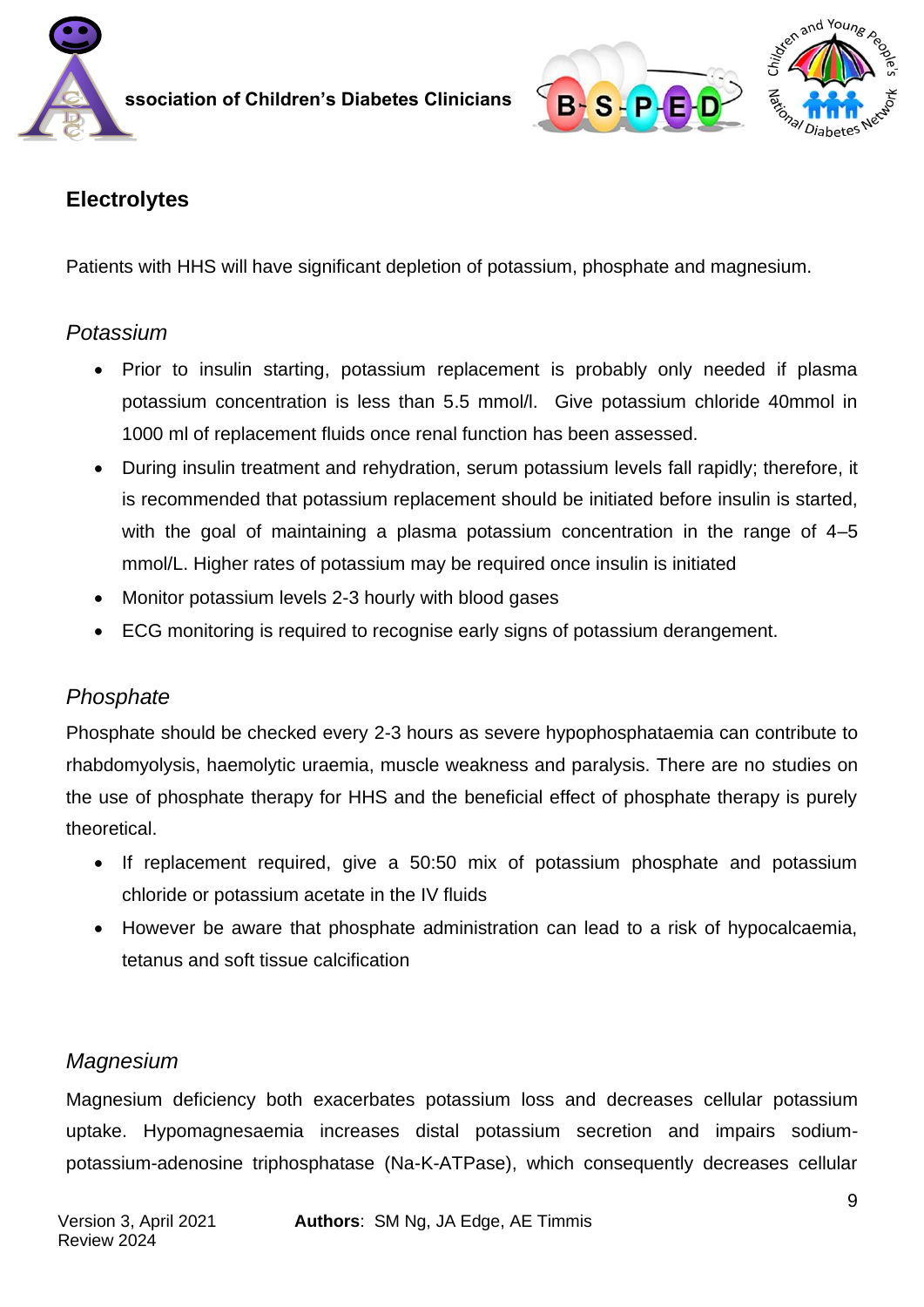



uptake of potassium ions. Magnesium replacement should be considered in patients with low potassium levels and severe hypomagnesaemia and/or hypocalcaemia

- Give Magnesium 25-50 mg/kg per dose for 3-4 doses given every 4 to 6 hours with a maximum infusion rate of 150mg/min and a maximum of 2grams/hour
- There is however no evidence in HHS of whether replacement is beneficial.

#### *Bicarbonate*

Bicarbonate therapy is contraindicated in HHS because of the risk of severe hypokalaemia and bicarbonate therapy may also adversely affect oxygen delivery.

# **Recommendations Summary –**

- Correct shock with 20ml/kg boluses of 0.9% Sodium Chloride
- Once vital signs have stabilised, replace fluids over 24-48 hours assuming a fluid deficit of 12-15% using 0.45%-0.9% Sodium Chloride aiming for a reduction in plasma sodium of 0.5 mmol/l per hour. (ISPAD recommendations)
- Replace urinary losses using 0.45%-0.9% Sodium Chloride
- Replace potassium (40mmol/1 litre of rehydration fluid) once renal function is known
- Identity and treat any precipitating factors. In particular have a low threshold for the use of broad spectrum antibiotics of infection is suspected.
- Patients should be nursed with 1 to 1 care in an HDU or PICU setting
- ECG monitoring is required to detect signs of potassium derangement
- Monitor electrolytes every 2-3 hours
- Start insulin only after adequate fluid replacement and when plasma glucose is no longer decreasing by 3 mmol/l per hour. Start continuous insulin infusion at approximately 0.025-0.05 units/kg/hour, and aim to achieve a fall of glucose of 3-4mmol/L per hour
- Consider phosphate and magnesium replacement
- Patients must be reviewed by a senior paediatrician and discussed with consultants with expertise in paediatric diabetes and paediatric intensive care.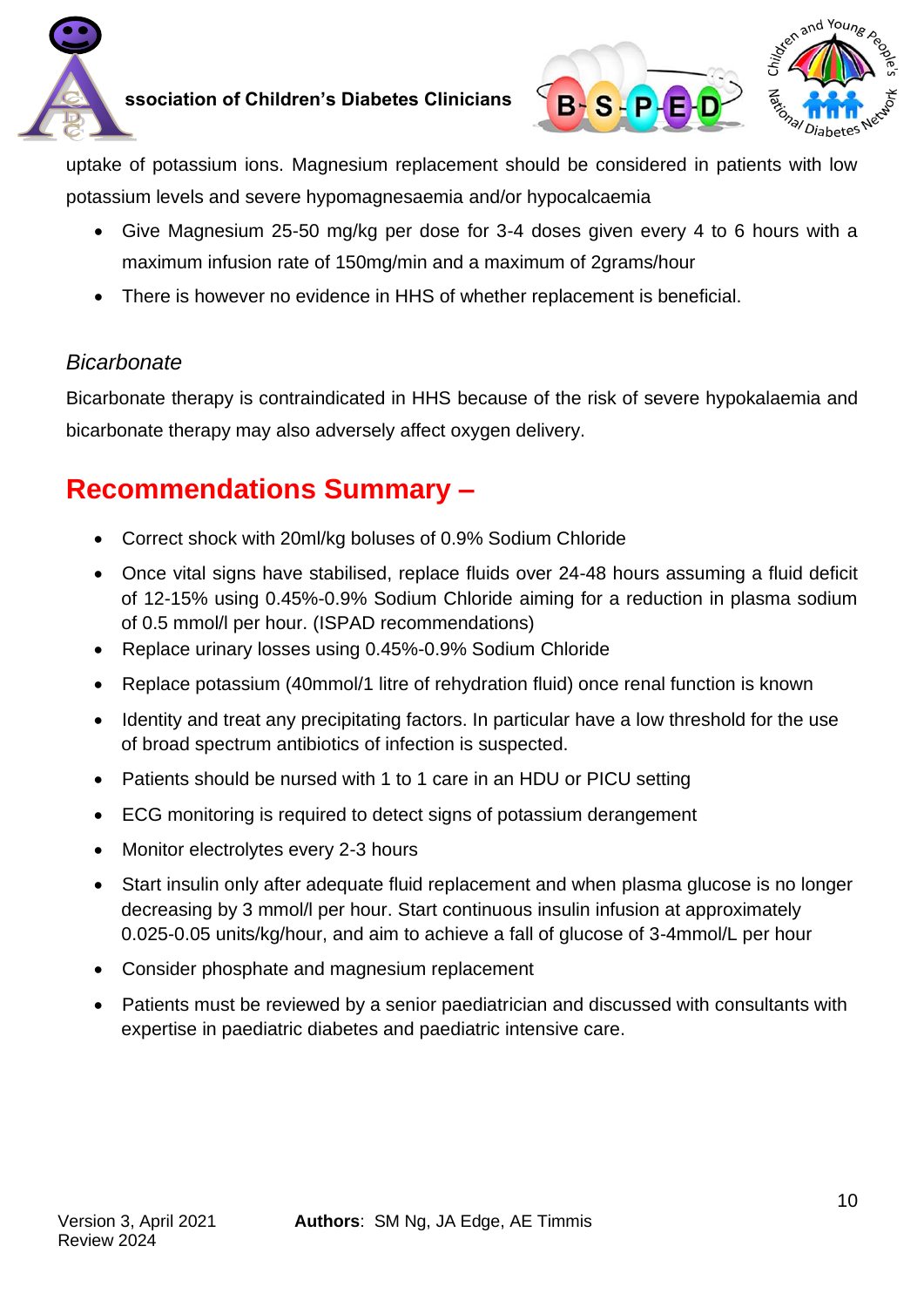





## <span id="page-10-0"></span>**5. Outcomes and Complications**

Delay in diagnosis of HHS in children is common. Several complications have been reported in children and young people with HHS, and morbidity and mortality from these complications are significant. Venous thrombosis can occur, especially when central venous catheters are inserted. In adults, low molecular weight heparin has been recommended, but it is not advised routinely in children. It should be considered if the individual risk of thrombosis is very high. A number of cases of rhabdomyolysis in children with HHS have been reported. A pattern of malignant hyperthermia, compartment syndrome and ventricular arrhythmias with a high mortality rate has also been reported in several children. Rapid correction of hyperglycaemia and hyperosmolality can lead to cerebral oedema because of an osmotic gradient between brain and plasma. Other fatal complications of HHS include acute renal failure, arrhythmias, and cerebral and systemic vascular accidents.

Due to the high mortality and morbidity associated with HHS, patients should be reviewed by a senior paediatrician and discussed with Consultants with expertise in diabetes and paediatric intensive care. The mortality rate associated with HHS is reported to be considerably higher in adult patients, ranging from 10% to 20%, compared with 1% to 5% in DKA.

#### **Subsequent Progress**

Following recovery many patients presenting will require insulin treatment only for a short while, and many can be managed effectively with diet or oral agents. Patients should be given close follow up after discharge.

### **Conclusions**

The recognition and management of HHS in children and young people with diabetes requires a high degree of awareness and suspicion by healthcare professionals. Meticulous care during fluid resuscitation is vital to prevent complications and to reduce mortality. The successful management of HHS requires careful and adequate correction of dehydration, hyperglycaemia and electrolyte deficits. Any precipitating factors must be identified and treated appropriately. Improving patient and clinician education, regular follow up and easy access to healthcare resources are important in preventing this potentially fatal complication of diabetes.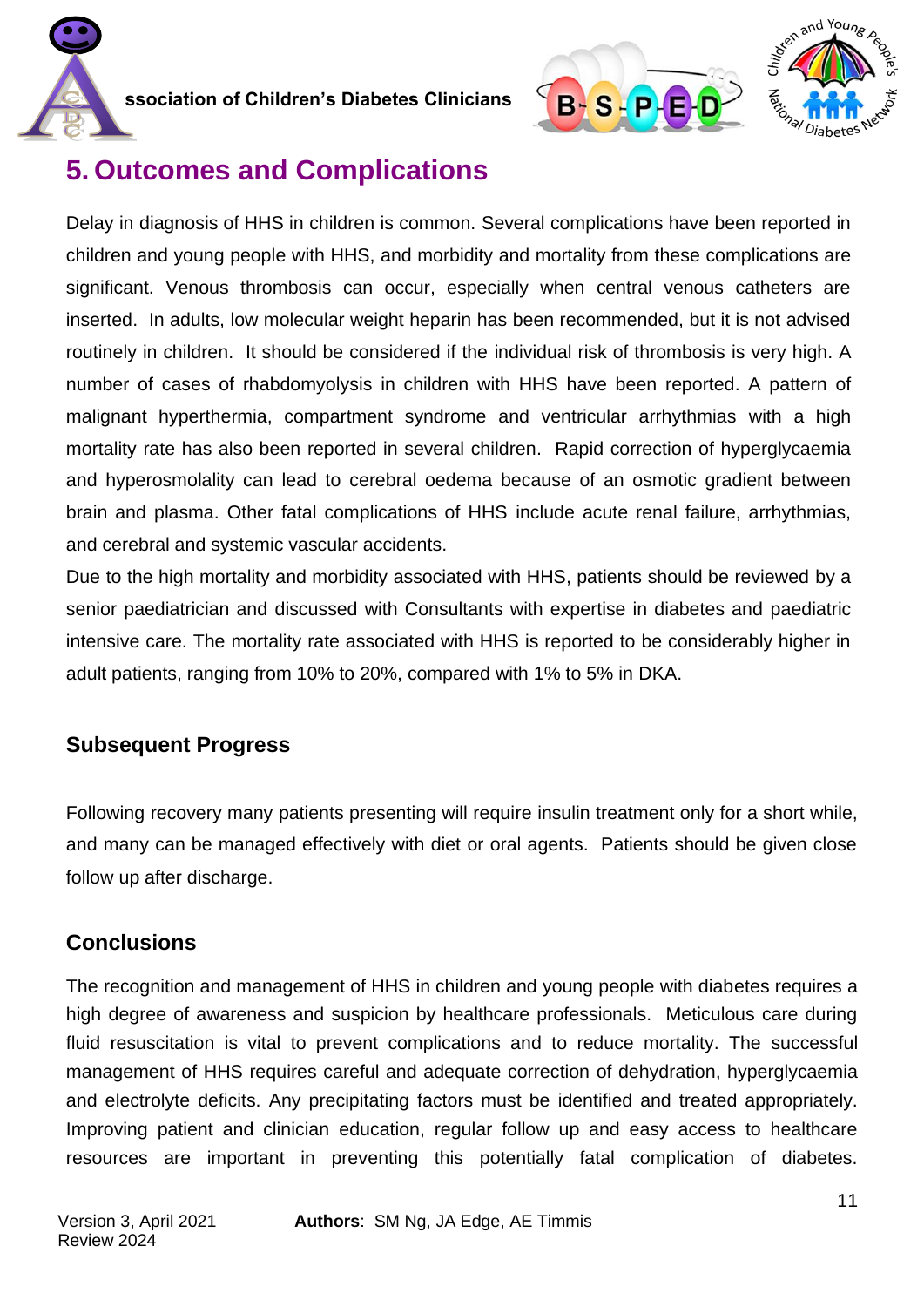





# **6. Flow Diagram**

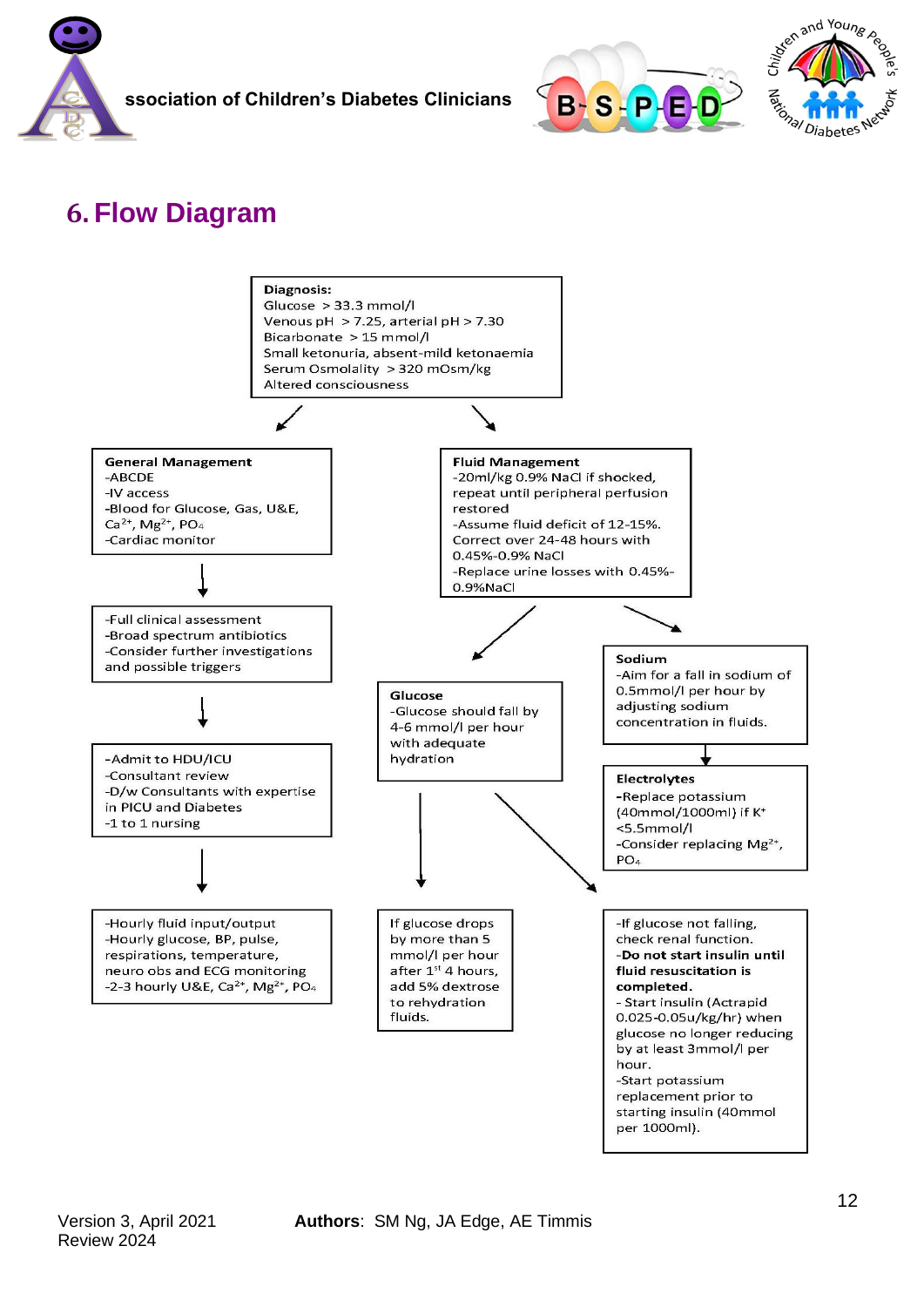



## **7. References**

Pasquel FJ, Umpierrez GE. Hyperosmolar hyperglycemic state: a historic review of the clinical presentation, diagnosis, and treatment. Diabetes care 2014;37:3124-31.

Gouni-Berthold I, Krone W. Diabetic ketoacidosis and hyperosmolar hyperglycemic state. Medizinische Klinik (Munich, Germany : 1983) 2006;101 Suppl 1:100-5.

Fourtner SH, Weinzimer SA, Levitt Katz LE. Hyperglycemic hyperosmolar non-ketotic syndrome in children with type 2 diabetes\*. Pediatric diabetes 2005;6:129-35.

Wolfsdorf JI, Glaser N Agus M et al. I ISPAD Clinical Practice Consensus Guidelines 2018: Diabetic ketoacidosis and the hyperglycemic hyperosmolar state. Pediatric Diabetes 2018,27:155

Nyenwe EA, Kitabchi AE. Evidence-based management of hyperglycemic emergencies in diabetes mellitus. Diabetes research and clinical practice 2011;94:340-51.

Rosenbloom AL. Hyperglycemic comas in children: new insights into pathophysiology and management. Reviews in endocrine & metabolic disorders 2005;6:297-306.

Bagdure D, Rewers A, Campagna E, Sills MR. Epidemiology of hyperglycemic hyperosmolar syndrome in children hospitalized in USA. Pediatric diabetes 2013;14:18-24.

Kitabchi AE, Umpierrez GE, Murphy MB, et al. Management of hyperglycemic crises in patients with diabetes. Diabetes care 2001;24:131-53.

Kitabchi AE, Umpierrez GE, Fisher JN, Murphy MB, Stentz FB. Thirty years of personal experience in hyperglycemic crises: diabetic ketoacidosis and hyperglycemic hyperosmolar state. The Journal of clinical endocrinology and metabolism 2008;93:1541-52.

Ellis EN. Concepts of fluid therapy in diabetic ketoacidosis and hyperosmolar hyperglycemic nonketotic coma. Pediatric clinics of North America 1990;37:313-21.

Huang CL, Kuo E. Mechanism of hypokalemia in magnesium deficiency. Journal of the American Society of Nephrology : JASN 2007;18:2649-52.

Yared Z, Chiasson JL. Ketoacidosis and the hyperosmolar hyperglycemic state in adult diabetic patients. Diagnosis and treatment. Minerva medica 2003;94:409-18.

Li W, Gong C, Wu D, Liu M. Two case reports of severe pediatric hyperosmolar hyperglycemia and diabetic ketoacidosis accompanied with rhabdomyolysis and acute renal failure. Journal of pediatric endocrinology & metabolism : JPEM 2014;27:1227-31.

Price A, Losek J, Jackson B. Hyperglycaemic hyperosmolar syndrome in children: Patient characteristics, diagnostic delays and associated complications. Journal of paediatrics and child health 2016;52:80-4.